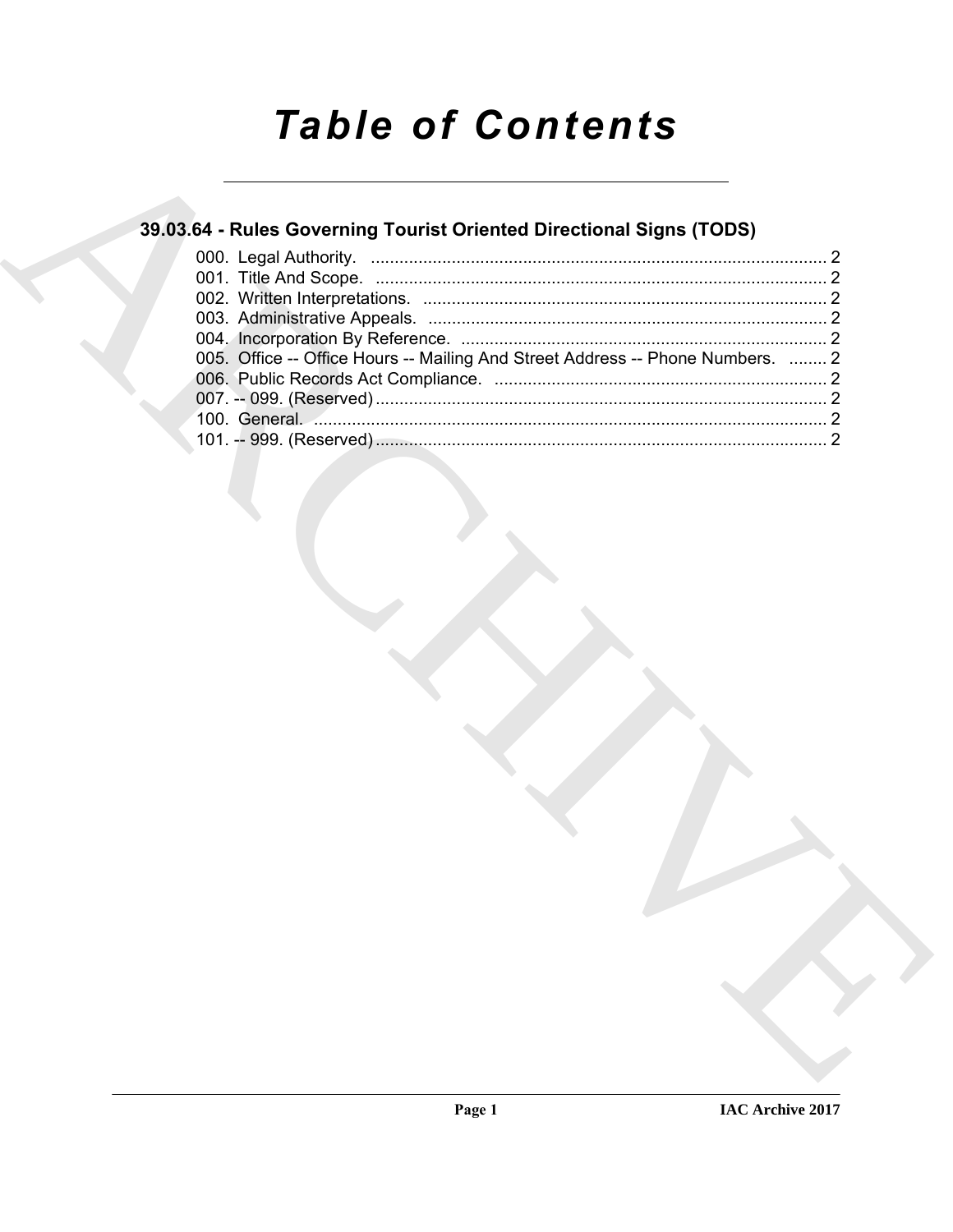#### **IDAPA 39 TITLE 03 CHAPTER 64**

# <span id="page-1-0"></span>**39.03.64 - RULES GOVERNING TOURIST ORIENTED DIRECTIONAL SIGNS (TODS)**

# <span id="page-1-1"></span>**000. LEGAL AUTHORITY.**

The Idaho Transportation Board adopts this rule under the authority of Sections 40-312, 40-313, 40-1911(5) and 67- 5229, Idaho Code, and U.S.C. Title 23, Chapter 1, 131. (3-19-07)

# <span id="page-1-2"></span>**001. TITLE AND SCOPE.**

**01. Title**. These rules shall be cited as IDAPA 39.03.64, "Rules Governing Tourist Oriented ral Signs (TODS)." (3-19-07) Directional Signs (TODS)."

**02. Scope**. These rules provide regulations for the installation and administration of tourist oriented directional signing within the right-of-way of the primary and secondary highway system, excluding fully controlled access sections, for tourist oriented businesses (including seasonal agricultural products), services, and activities.  $(3-19-07)$ 

#### <span id="page-1-3"></span>**002. WRITTEN INTERPRETATIONS.**

This agency does not rely on written interpretations for these rules. (3-19-07)

#### <span id="page-1-4"></span>**003. ADMINISTRATIVE APPEALS.**

All contested cases shall be governed by the provisions of IDAPA 04.11.01. "Idaho Rules of Administrative Procedure of the Attorney General." (3-19-07) Procedure of the Attorney General."

#### <span id="page-1-5"></span>**004. INCORPORATION BY REFERENCE.**

The Idaho Transportation Board incorporates by reference its April 2007 publication titled "Standards and Procedures for Tourist Oriented Directional Signs (TODS) for Motorist Service Facilities Along the State Highway System Except Fully Controlled Access Highways." (3-19-07)

# <span id="page-1-6"></span>**005. OFFICE -- OFFICE HOURS -- MAILING AND STREET ADDRESS -- PHONE NUMBERS.**

**Street and Mailing Address**. The Idaho Transportation Department maintains a central office in State Street with a mailing address of P O Box 7129, Boise, ID 83707-1129. (3-19-07) Boise at 3311 W. State Street with a mailing address of P O Box 7129, Boise, ID 83707-1129.

**02. Office Hours**. Daily office hours are 8:00 a.m. to 5:00 p.m. except Saturday, Sunday and state holidays. (3-19-07)  $h$ olidays.  $(3-19-07)$ 

**03. Telephone and FAX Numbers**. The central office Traffic Section may be contacted during office hours by phone at 208-334-8557 or by fax at 208-334-4440. (3-19-07)

## <span id="page-1-7"></span>**006. PUBLIC RECORDS ACT COMPLIANCE.**

All records associated with this chapter are subject to and in compliance with the Idaho Public Records Act, as set forth in Title 74, Chapter 1, Idaho Code. (3-19-07)

## <span id="page-1-8"></span>**007. -- 099. (RESERVED)**

## <span id="page-1-11"></span><span id="page-1-9"></span>**100. GENERAL.**

**34.03.64 - RUL[E](http://itd.idaho.gov/highways/ops/Traffic/PUBLIC%20FOLDER/Policies/TODS/TODS%20Contacts.pdf)S OOVERINNO TOURIST ORIENTED DIRECTIONAL SIGNS (TODS)**<br>
1911. LECAL ALTHORITY - LECAL RULES ON THE RESIDENT ORIGINAL SERVICES (1.91), 40 (911/5) and 67<br>
1920. Non-THE AND SCOPE.<br>
1911. THE AND SCOPE.<br>
The Copies of the publication and applications for signing may be obtained from the Department's TODS Coordinator at the Headquarters Office in Boise or from a District Office in Coeur d'Alene, Lewiston, Boise, Shoshone, Pocatello or Rigby. The TODS coordinator contact list is available online at http://itd.idaho.gov/highways/ops/Traffic/<br>PUBLIC%20FOLDER/Policies/TODS/TODS%20Contacts.pdf. (3-19-07) PUBLIC%20FOLDER/Policies/TODS/TODS%20Contacts.pdf.

<span id="page-1-10"></span>**101. -- 999. (RESERVED)**

**Section 000 Page 2**